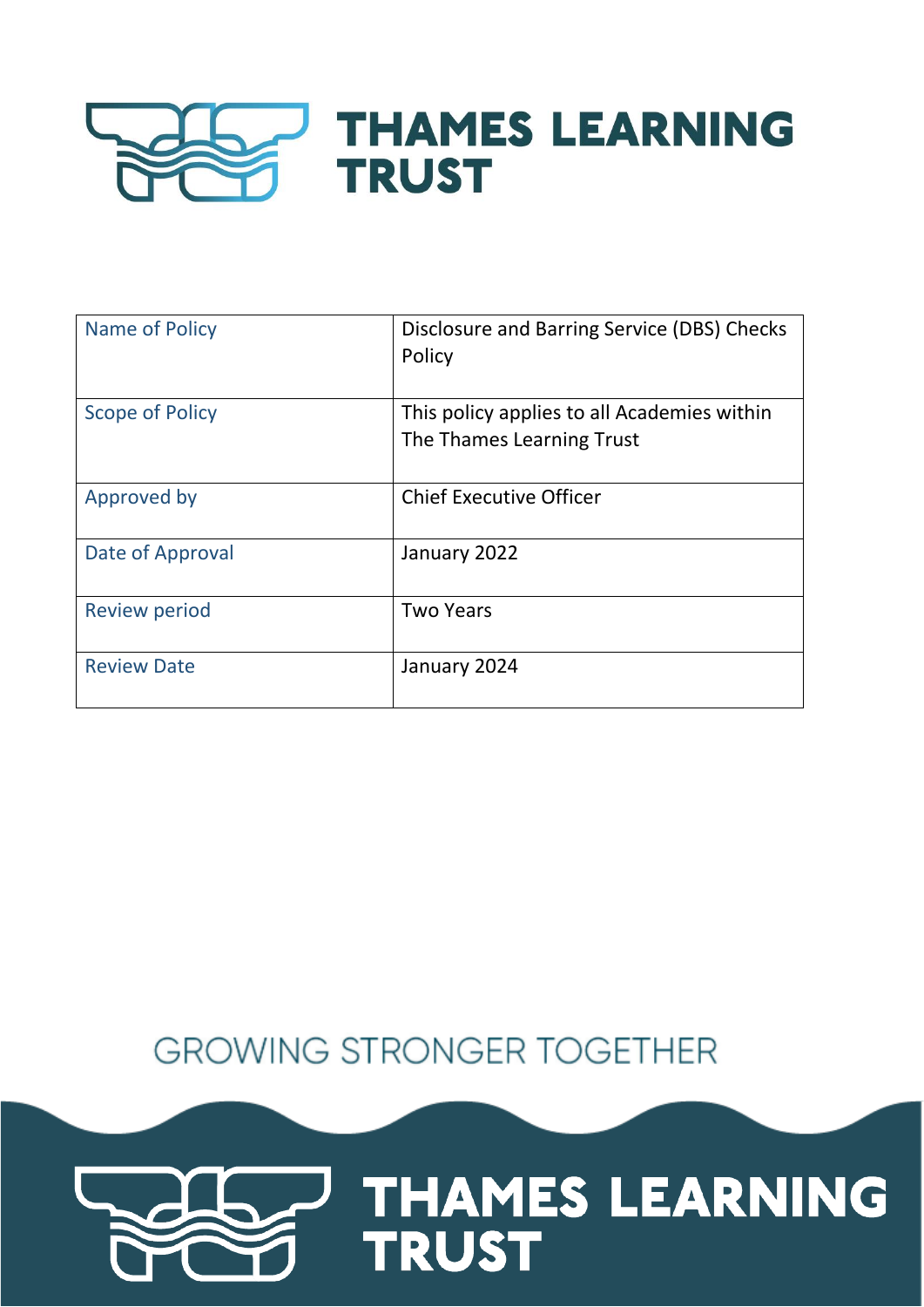#### **CONTENTS**

| 1.  |  |
|-----|--|
| 2.  |  |
| 3.  |  |
| 4.  |  |
| 5.  |  |
| 6.  |  |
| 7.  |  |
| 8.  |  |
| 9.  |  |
| 10. |  |
| 11. |  |
| 12. |  |
| 13. |  |
| 14. |  |
| 15. |  |
| 16. |  |
| 17  |  |
|     |  |

<span id="page-1-0"></span>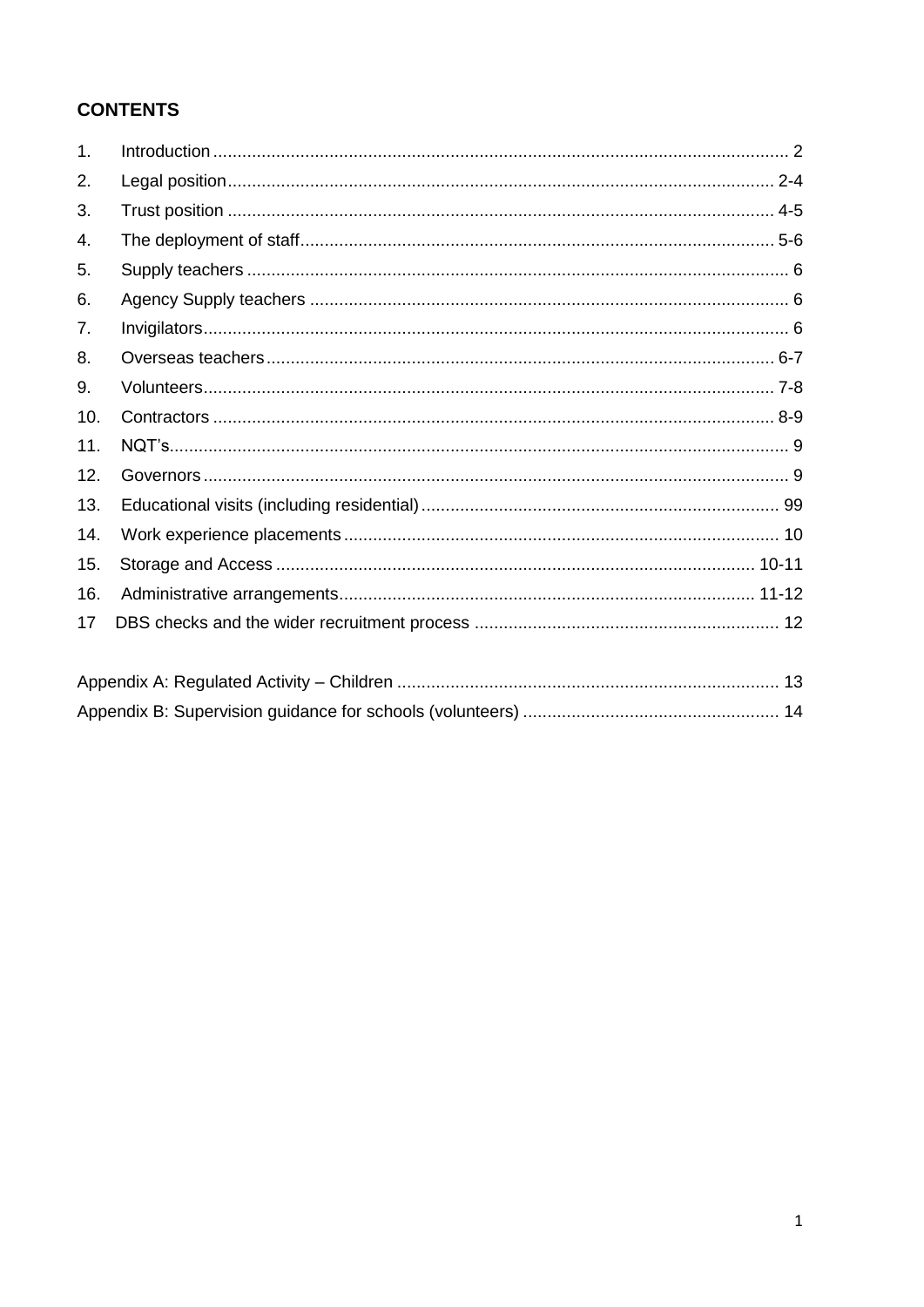#### **1. INTRODUCTION**

This policy document sets out the procedures for Disclosure and Barring service (DBS) checks. These checks must be undertaken where required and form part of a sound and safe recruitment process in schools. Safer employment processes extend beyond recruitment and schools should ensure each worker understands their duty of care as well as which behaviours make up safer practice and which behaviours to avoid.

The Thames Learning Trust is committed to complying with the DBS Code of Practice regarding the correct handling, use, storage, retention and disposal of Disclosures and Disclosure information.

The Thames Learning Trust will fully comply with its obligations under the Data Protection Act and other relevant legislation regarding the safe handling, use, storage, retention and disposal of Disclosure information.

#### **REGULATORY / INDEPENDENT REGULATORY BODIES**

The primary role of the DBS (formerly the Criminal Records Bureau and the Independent Safeguarding Authority) is to help employers make safer recruitment decisions and prevent unsuitable people from working with vulnerable groups including children. The DBS was established under the Protection of Freedoms Act 2012 and merges the functions previously carried out by the Criminal Records Bureau (CRB) and Independent Safeguarding Authority (ISA).

It enables organisations, including schools, to obtain criminal record information about prospective employees and volunteers by accessing information from the Police National Computer, and local police information. The DBS is responsible for deciding who should be barred from working with children or vulnerable adults, or both. In terms of barring the DBS has four main duties:

- 1. To maintain a list of individuals who are barred from engaging in regulated activity\* with children – the DBS children's barred list
- 2. To maintain a list of individuals who are barred from engaging in regulated activity with adults who may be vulnerable – the DBS adults barred list
- 3. To reach decisions about whether an individual should be included in one or both barred lists
- 4. To reach decisions as to whether to remove a person from a barred list.

Inclusion on the DBS barred lists has the same effect as inclusion on the previous lists; List 99, PoCA , PoVA, POCVA or the Unsuitable Person's Lists.

\*Regulated activities are the activities that the DBS can bar people from doing. For a definition of 'Regulated Activity for children' see Appendix A.

#### <span id="page-2-0"></span>**2. LEGAL POSITION**

2.1 Legal framework

#### **The Rehabilitation of Offenders Act 1974 and The Rehabilitation of Offenders Act 1974 (Exceptions) (Amendment) (England and Wales) Order 2012**

The Rehabilitation of Offenders Act 1974 aims to ensure that a person who has been convicted of a criminal offence in the past and who has not re-offended for a specified period is, so far as possible, freed from the stigma of that conviction, and is treated as if the offence and conviction for it never occurred.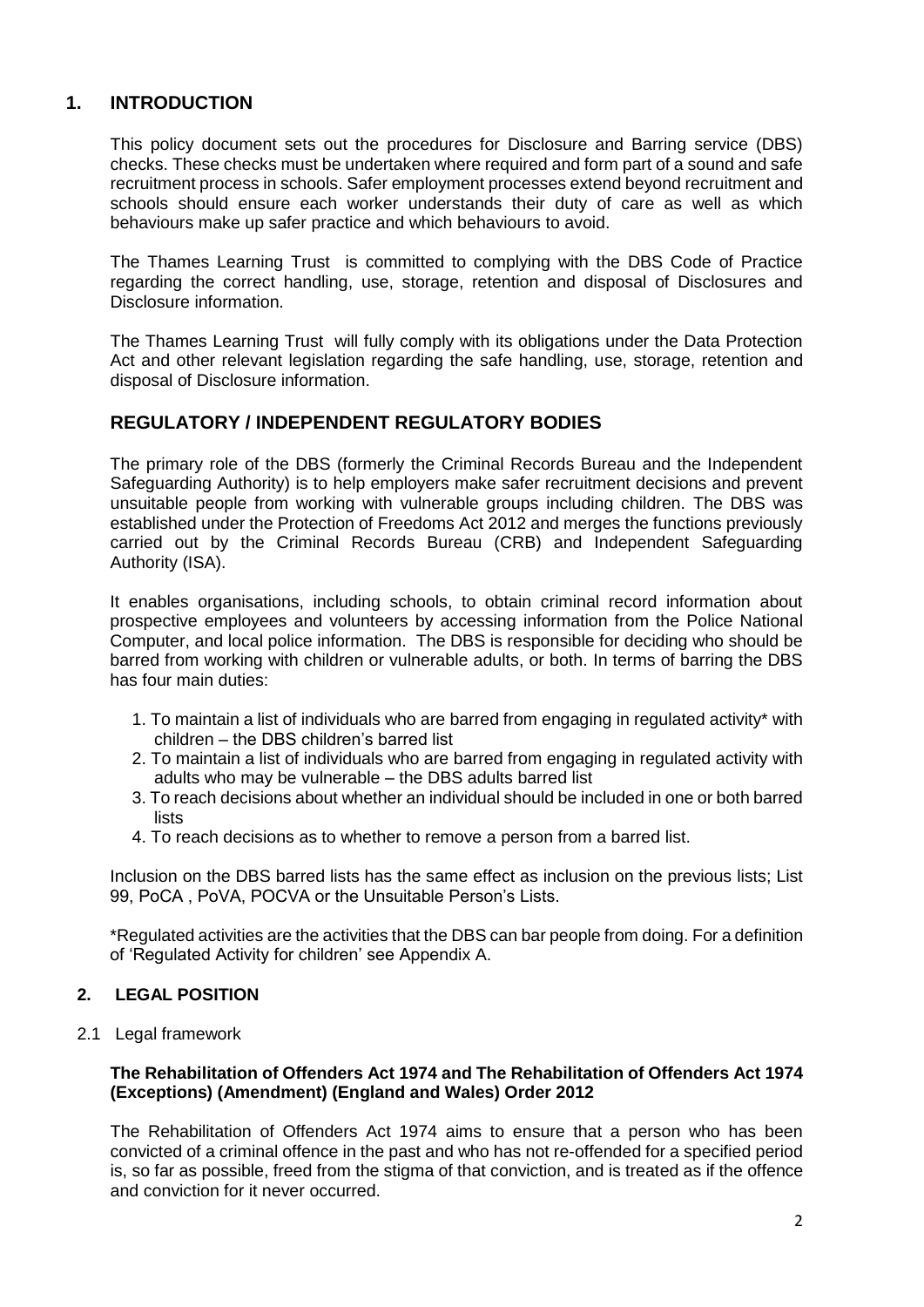Under the Rehabilitation of Offenders Act 1974 (Exceptions) (Amendment) (England and Wales) Order 2012 some jobs and categories of employment are exempt from the provisions of the Act and in such cases 'spent' convictions must be disclosed. If a person is employed in a school they must disclose their convictions.

The amendments to the Rehabilitation of Offenders Act 1974 [exceptions] Order 1975 [2013 and 2020] provides that when applying for certain jobs and activities certain convictions and cautions are considered "protected." This means that they do not need to be disclosed to employers and, if they are disclosed, employers cannot take them into account. Please refer to the guidance about whether a conviction or caution should be considered at:

NACRO - Filtering process flowchart, DBS vetting

[https://www.nacro.org.uk/news/nacro-news/dbs-filtering-regime-changes-to-come-into-effect-end-of](https://www.nacro.org.uk/news/nacro-news/dbs-filtering-regime-changes-to-come-into-effect-end-of-nov/)[nov/](https://www.nacro.org.uk/news/nacro-news/dbs-filtering-regime-changes-to-come-into-effect-end-of-nov/)

UNLOCK - What will be filtered by the DBS

<https://hub.unlock.org.uk/wp-content/uploads/What-will-be-filtered-by-the-DBS.pdf>

#### **Safeguarding Vulnerable Groups Act 2006**

This provided the legislative framework for a Vetting and Barring scheme, it also brought in the requirement for two separate but aligned barred lists, the provision for ISA (now DBS) to make decisions around individuals that should be barred from working with vulnerable groups, outlined monitoring arrangements and proposed two types of activities where CRB (now DBS) checks would be required which were for controlled and regulated activity..

#### **Protection of Freedoms Act 2012**

This act includes the restriction of the scope of the 'vetting and barring' scheme for protecting vulnerable groups and makes changes to the system of criminal records checks. As a result the Safeguarding Vulnerable Groups Act 2006 will be amended by this act and the major changes were:

- A new definition of regulated activity
- The repeal of controlled activity
- The repeal of registration and continuous monitoring
- The introduction of a minimum age of 16 at which someone can apply for a DBS check
- Only posts which meet the definition of regulated activity can have an enhanced DBS check with barred list check
- Establishing the Disclosure and Barring Service (DBS) as a merger of the functions of the Criminal Records Bureau (CRB) and Independent Safeguarding Authority (ISA) as a non-department public body sponsored by the Home Office
- 2.2. Legal requirements of the DBS
	- All staff on a school's payroll, whether supervised or not remain in regulated activity and checks on these individuals should continue in the same way. This includes cleaners and caretakers working in schools.
	- Enhanced DBS checks can be obtained where a post or situation meets the criteria outlined in Schedule 4 of the Safeguarding Vulnerable Groups Act 2006. Where reference is made to this check throughout this policy this criteria will need to be met.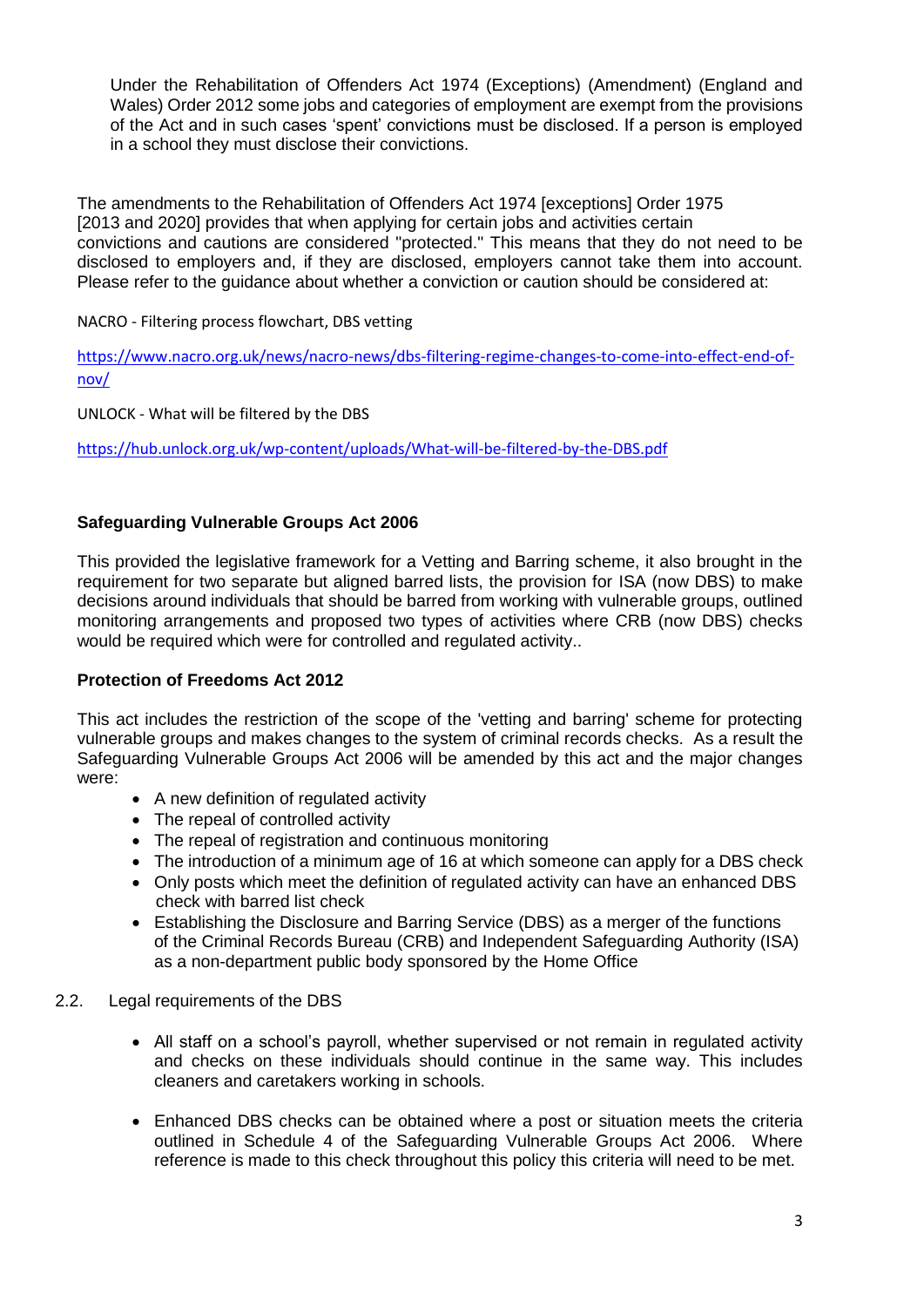- A volunteer in a school will not be in regulated activity if they are supervised to a reasonable level in which case an enhanced DBS check with barred list check would not be a requirement (for guidance on what is a reasonable level of supervision see Appendix B). A school does have the discretion, however, to request an enhanced DBS check for a volunteer. If the volunteer is unsupervised, they will be in regulated activity and will therefore be required to receive an enhanced DBS check with barred list check.
- It is still an offence for an employer to engage in regulated activity someone whom they know has been barred by the DBS
- A person who is barred by the DBS from working in regulated activity will be breaking the law if they work or volunteer, or try to work or volunteer in regulated activity
- If the school provides regulated activity and dismisses a member of staff or a volunteer because they have harmed, or posed a risk of harm to a child or vulnerable adult, or the school would have dismissed if they had not left, the school must refer this information to the DBS.
- Police may use common law powers to provide information directly to employers in cases where this is necessary, for example to prevent harm to others. Where information is disclosed from the police using their common powers this must not be fed back to the candidate(s). Discussions must take place and an agreement reached with the police in terms of the information that will be provided to the candidate to ensure current police investigations are not compromised

#### 2.3 Introduction of the DBS Update Service

The DBS introduced its Update Service on 17 June 2013. The Update Service changes the way individuals can use their criminal record check and how employers check their suitability. For a small sum (£13 per annum), individuals can take their DBS check with them from role to role, within the same type of workforce (i.e. working with children and/or working with adults), where the same type and level of check is required. Schools can go online to see if the information presented is still current and valid, i.e. carry out a "status check". This will provide an instant result. Schools must have the permission of the individual they are checking and the type of check required must be the same as the original check e.g. if an enhanced DBS check is required but the original certificate is for an enhanced DBS check with children's barred list check then a new enhanced DBS check must be requested. The check can be undertaken via the Disclosure Barring Website.

Where possible, schools can give the applicant their DBS application form reference number so they can subscribe to the DBS Update Service when they apply for their DBS check. If they wait to subscribe with their DBS certificate number they will only have 14 calendar days, from the date the certificate is issued, to subscribe.

If the individual is not subscribed to the DBS update service (this is not mandatory) or they do not give their permission then a DBS check must be requested in the usual way.

Other significant changes to the way DBS certificates are issued, i.e. from 17 June 2013 they will be issued to individuals rather than to organisations, have been reflected in this revised policy

#### <span id="page-4-0"></span>**3. TRUST POSITION**

 $\overline{a}$ 

3.1 An enhanced DBS check with barred list check is compulsory for new appointments to your school workforce. It also includes former members of your staff who have had a break in service of more than three months<sup>1</sup>. A DBS update service check can be undertaken in place

 $1$  Maternity leave and long term sick leave are not classed as a break in service.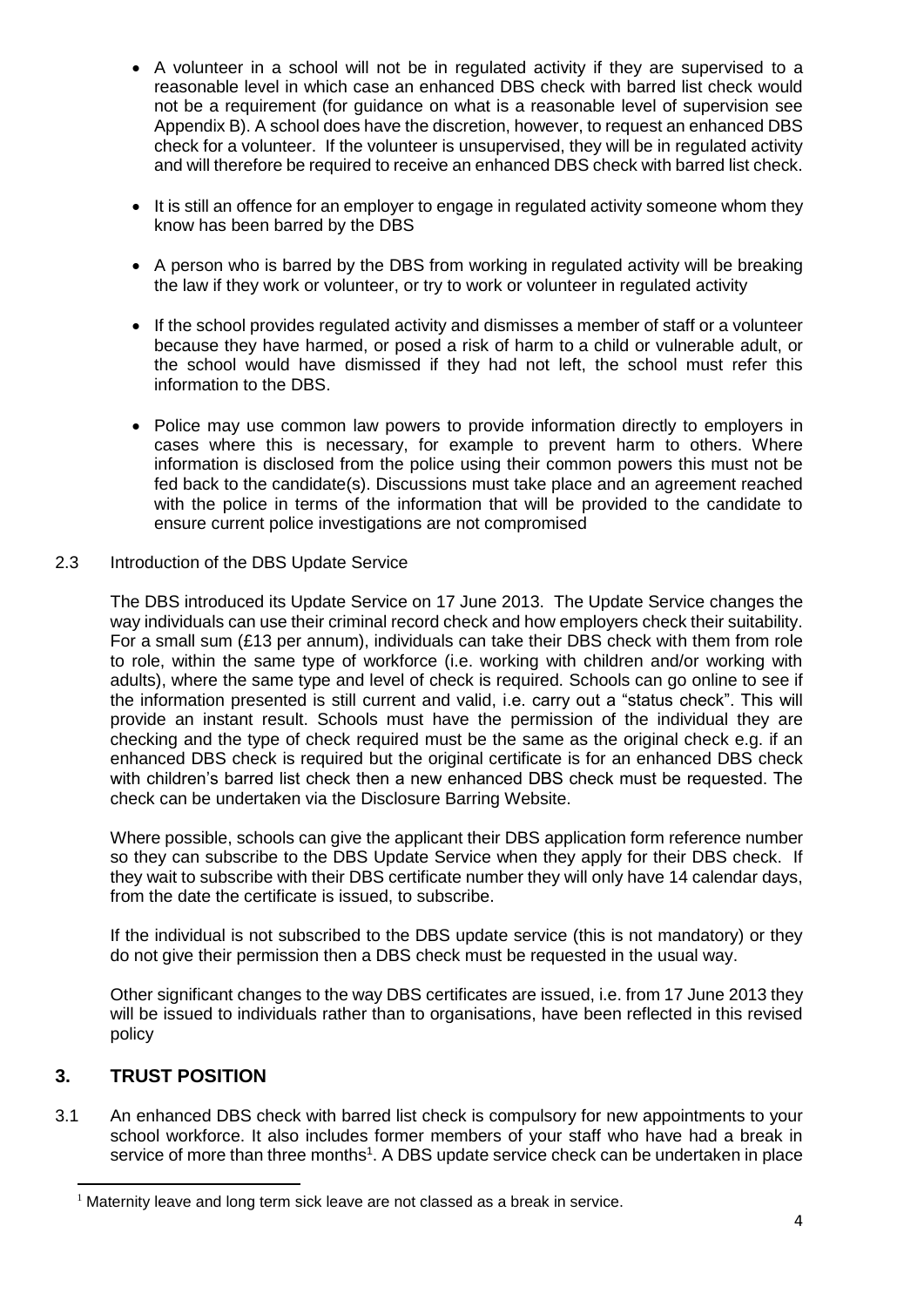of a full DBS check, if the individual is subscribed to the service and gives their permission for the check to go ahead. If this is the case the school must see the individual's original DBS certificate to check the name on the certificate matches the identity of the individual and ensure that it is for the same level of check and for the right workforce.

- 3.2 Standard DBS disclosures are not acceptable and this applies equally to all appointments whether permanent, temporary or casual. All DBS checks must be enhanced.
- 3.3 For any avoidance of doubt, it is not necessary to have sight of an enhanced DBS check or an enhanced DBS check with barred list check for staff transferring from other Reading schools without a break of service or where there has been a break of service of less than three months.
- 3.4 There remains no requirement to have sight of an enhanced DBS check or an enhanced DBS check with barred list check for existing members of staff, unless you have grounds for concern and the person consents.
- 3.5 In relation to checking after three years, this is only relevant in some settings and the previous Government Office for the East of England (Go East) clarified that "In Schools there has never been any requirement to conduct CRB [now DBS] checks on staff who were in post before 2002 and have not moved since. Ofsted guidance to Inspectors recognises that if schools are complying with the regulations and guidance they are doing all that can be required of them". The School does however, have a responsibility to hold evidence that staff appointed before 1 March 2002 have been checked against List 99. In addition, any staff and volunteers appointed on or after 1 March 2002, who come into regular contact or have unsupervised access to children and who have not had continuity of employment in a school in England (i.e. a break of service longer than three months), have been subject to enhanced DBS checks with barred list check and other designated recruitment checks.
- 3.6 The Thames Learning Trust will renew DBS checks every five years.

#### <span id="page-5-0"></span>**4. THE DEPLOYMENT OF STAFF**

4.1 Offers of employment to successful candidates must be conditional upon a satisfactory enhanced DBS check with barred list check where applicable (this can be a DBS update service check where the individual is subscribed to the service, give their permission for the check to be undertaken and the type of check required is the same as the original check the original DBS certificate must also be viewed).

**Please note that until a satisfactory enhanced DBS check with barred list check has been viewed by the School Principal, the person must not be deployed to work directly with children or in a situation where they can have unsupervised access to children.**

- 4.2 However, if an enhanced DBS check with barred list check has been applied for but has not received by the individual before they are due to start work, you do have the discretion to allow the person to start work provided that the School Principal is confident that all other pre-employment checks have been carried out, i.e.:-
	- obtaining and scrutinising comprehensive information from the person, and taking up and satisfactorily resolving any discrepancies
	- obtaining independent professional and character references that answer specific questions to help assess the person's suitability to work with children and following up any concerns
	- a face to face interview that explores the person's suitability to work with children as well as their suitability for the post
	- verifying the person's identity
	- verifying that the person has any academic or vocational qualifications claimed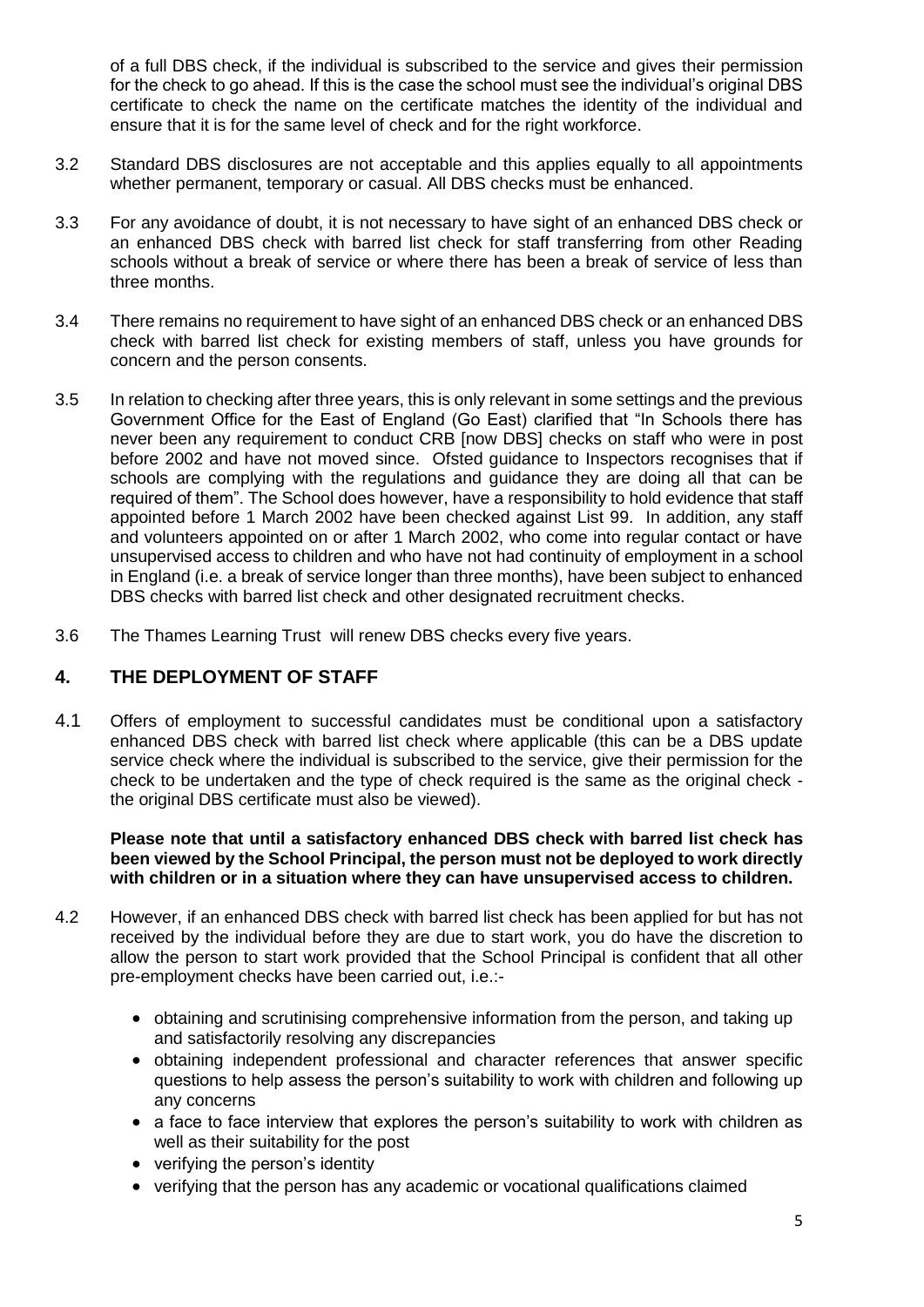- checking their previous employment history and experience
- verifying that they have the health and physical capacity for the job
- a check against the DBS children's barred list. This list contains details of those who are banned or restricted from working in an education setting
- check of their eligibility to work in the UK
- prohibition from teaching check
- For teaching posts overseas teachers, where applicable, proof of past conduct by the Professional Regulation Authority of that Country.

and provided that the person is not deployed to work directly with children or in a situation where they can have unsupervised access to children. In other words, all possible action has been taken to ensure that no risk to children could arise. In these situations, a full risk assessment must be undertaken.

#### **DBS barred individuals seeking to undertake work with vulnerable groups may face a prison sentence or a fine. Employers in regulated activity who knowingly employ barred individuals may face a prison sentence or a fine.**

4.3 It is essential that detailed records relating to the recruitment and selection process for all staff are retained securely as evidence that sound and safe processes have been followed. This includes recording information on the school's single central record. Recruitment appointment information should be kept on the successful candidate's personal file for the time they are employed plus 7 years. For unsuccessful candidates information should be kept for 6 months. There is no requirement to keep copies of DBS certificates. If a school chooses to keep a copy they must have the individual's consent and it should not be retained for any longer than six months.

#### <span id="page-6-0"></span>**5. SUPPLY TEACHERS**

5.1 Supply teachers who have not been subject to an enhanced DBS check with barred list check must not be employed to work directly with children.

#### <span id="page-6-1"></span>**6. AGENCY SUPPLY TEACHERS**

6.1 Where Agency Supply Teachers can produce evidence of a satisfactory enhanced DBS check with barred list check and can produce evidence that they have worked from 1 June 2002 onwards, then they are eligible to work in schools. Agency Supply Teachers who are unable to produce this evidence must not be used.

The school must receive written confirmation and evidence that all relevant checks have been undertaken. Where there is disclosed information, the school must require a fresh DBS check with barred list check from the agency before the individual starts work and must view the fresh enhanced DBS check. The school must require the supply agency to provide the written notifications and copies of the enhanced DBS check with barred list check where appropriate through the contract or other arrangements which it makes with the supply agency. Where there are matters disclosed a risk assessment should be undertaken. If schools wish to they can use the DBS Update Service to check the supply teacher's certificate is still current. The supply teacher must be subscribed to the DBS Update Service, have given the school permission to undertake the check and the level of check required must be the same as the original check - the original DBS certificate must also be viewed).

#### <span id="page-6-2"></span>**7. INVIGILATORS**

7.1 By the very nature of examinations, there will necessarily be a gap in excess of three months between them. Provided that an enhanced DBS check with barred list check was obtained when the Invigilator was first employed, together with all the other pre-employment checks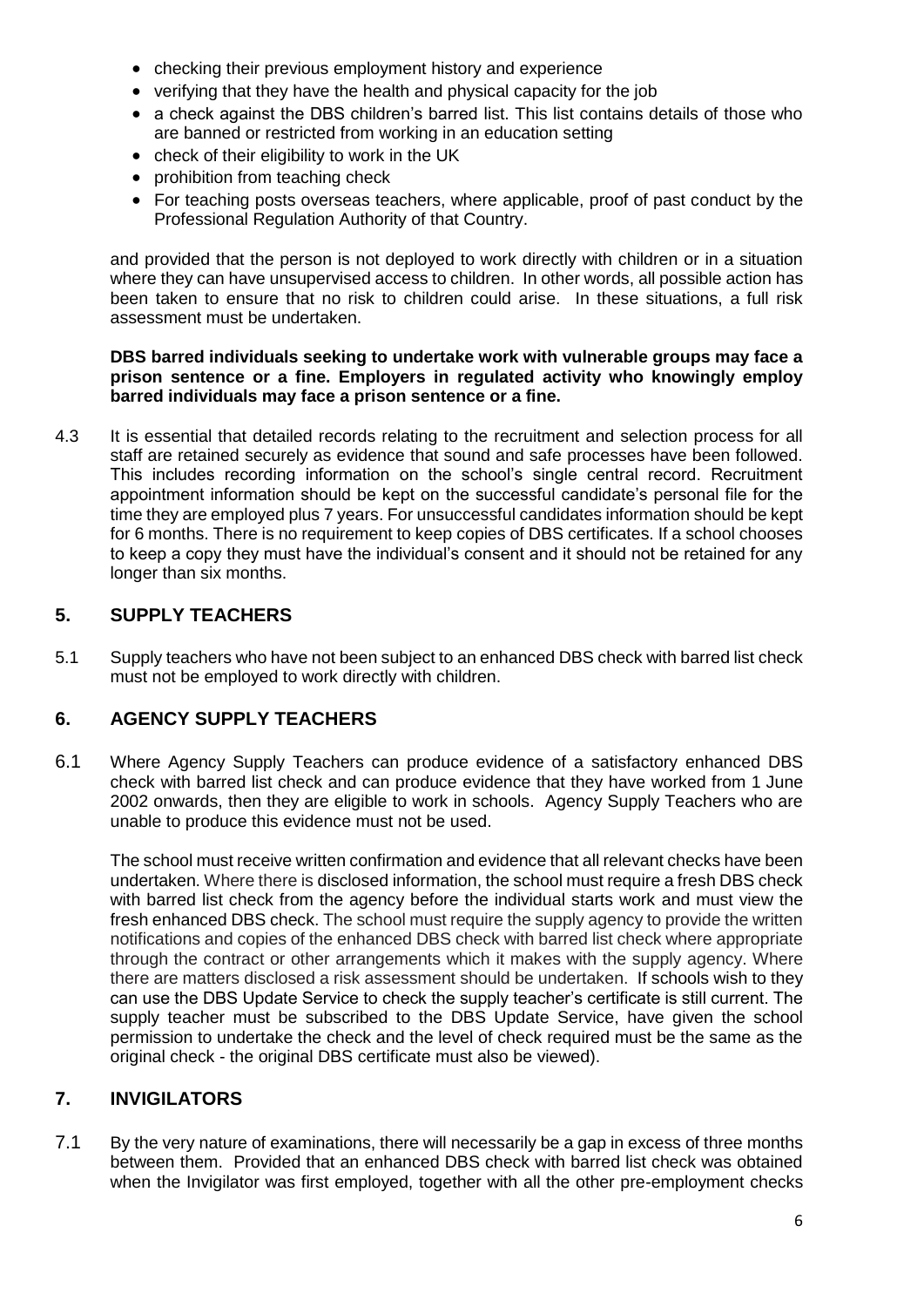listed above, we can reasonably advise that where an Invigilator is used regularly by the schools, it will not be necessary to seek further DBS disclosures each time the Invigilator is subsequently used.

7.2 However, a check of the DBS children's barred list must be undertaken on each occasion the Invigilator is used. Schools are to use the DBS Update Service to check the invigilator's certificate is still current. The invigilator must be subscribed to the DBS Update Service and have given the school permission to undertake the check and the level of check required must be the same as the original check (the original DBS certificate must also be viewed).

#### <span id="page-7-0"></span>**8. OVERSEAS TEACHERS**

- 8.1 As the DBS cannot access criminal records held overseas, an enhanced DBS check or an enhanced DBS check with barred list check may not provide complete picture of an individual's criminal records. The DBS will not normally be able to provide a disclosure if an applicant has never previously lived in the UK, no purpose will be served by seeking a discourse through the DBS on their arrival in this country as the person concerned will not have a criminal record in this country nor will they appear on DBS barred lists.
- 8.2 In some countries, applicants can apply to their home Police Force for a "Certificate of Good Conduct". The level of information contained in these certificates varies from country to country: some are complete extracts from the criminal record; others are partial. If you are recruiting people from overseas and wish to check their overseas criminal record, you should contact the embassy or High Commission of the country in question in order to obtain such a certificate as part of the recruitment process. Certificates should be originals, not copies and it is the individuals' responsibility to provide the certificate when requested. Further information regarding this process can be found by contacting the Foreign and Commonwealth Office (FCO) Response Centre Helpline 020 7008 1500 or by visiting gov.uk where an A-Z list for the process for each country can be found.
- 8.3 You should also ensure that the normal pre-employment checks of identity, qualifications and references are carried out thoroughly before confirming an appointment, i.e. you are satisfied that all reasonable steps have been taken to ascertain the integrity and identity of the person concerned.
- 8.4 Overseas teachers must have the right to work in the UK. The Immigration, Asylum and Nationality Act 2006 places an onus on employers to ensure that employees starting work on or after 26 February 2008 having the right to work in the UK Schools will be subject to a significant fine for negligently employing a worker who is not a resident of a European Economic Area Country. For deliberately employing such workers there will be an unlimited fine or imprisonment. Before a potential employees starts work, schools must check and copy documents which confirm the person's identity and right to work in the UK. Where a photographic document is utilised, the photograph must be clearly identifiable from the copied image, therefore it is advisable that a colour copy or scanned image is retained. A list of acceptable documents can be found on the following website [https://www.gov.uk/employee](https://www.gov.uk/employee-immigration-employment-status)[immigration-employment-status.](https://www.gov.uk/employee-immigration-employment-status) Further information on the sponsorship of overseas workers and preventing illegal working can be found can be obtained via [www.ukba.homeoffice.gov.uk](http://www.ukba.homeoffice.gov.uk/)

#### <span id="page-7-1"></span>**9. VOLUNTEERS**

9.1 Children see volunteers as safe and trustworthy adults. Under the Protection of Freedoms Act 2012 volunteers who are supervised to the statutory level will not be considered to be undertaking a regulated activity so will not be eligible for an enhanced DBS check with barred list check. However, a school does have the discretion, to require an enhanced DBS check for any volunteer.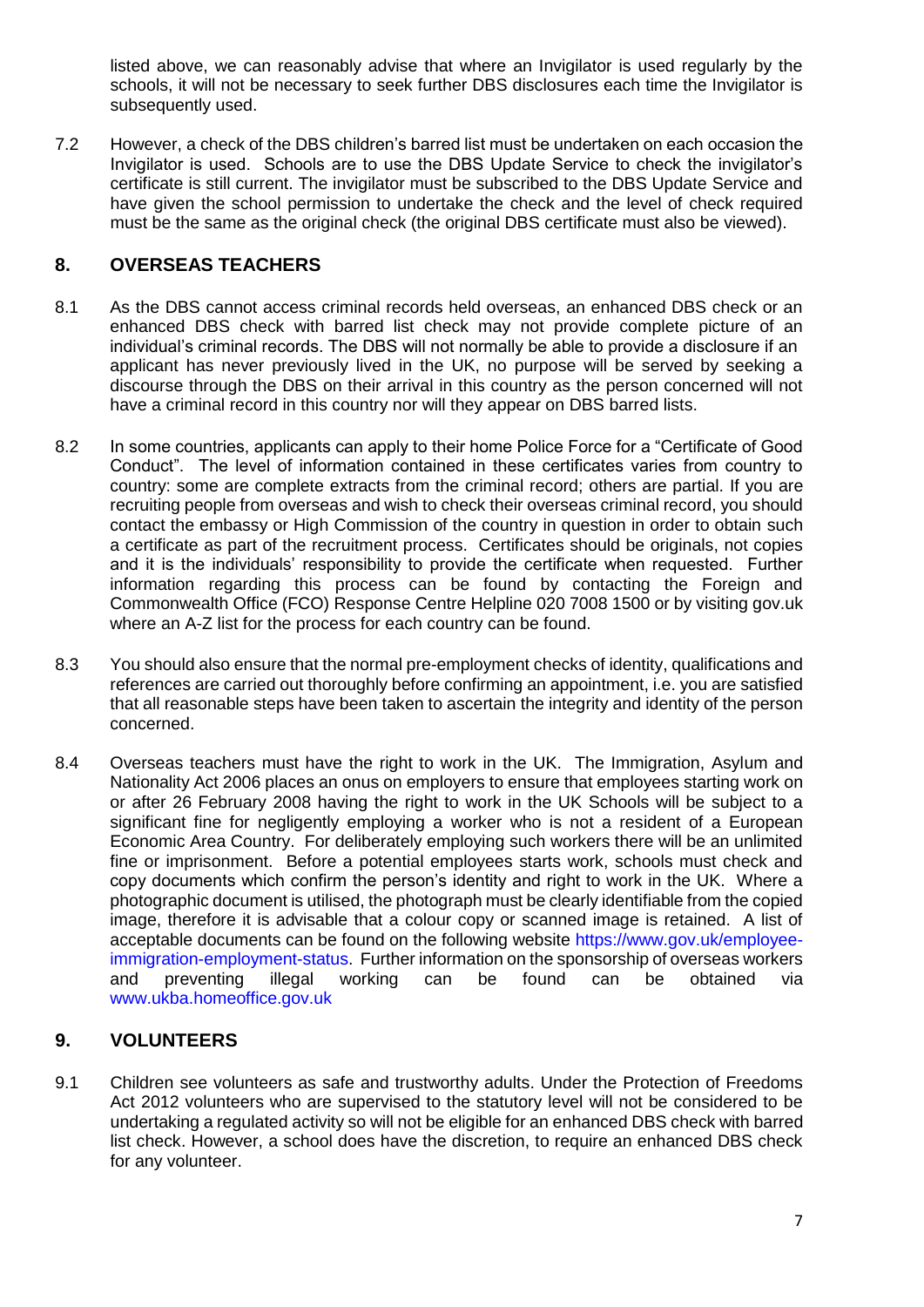- 9.2 Where a school chooses not to undertake a discretionary check on a volunteer that they deem to be supervised to a reasonable level, the school should have a clear risk assessment outlining how the decision has been made about the level of supervision in place.
- 9.3 When considering whether the volunteer will be in a regulated activity or not the following should be taken into consideration:
	- the volunteer must be supervised by a person who is in regulated activity
	- supervision must take place "on a regular basis". This means that supervision must not, for example, be concentrated during the first few weeks of an activity and then tail off thereafter, becoming the exception not the rule. It must take place on an ongoing basis, whether the volunteer has just started or has been doing the activity for some time.
	- The supervision must be reasonable in the circumstances: within the statutory duty, the level of supervision may differ, depending on all the circumstances of a case. Schools should consider the following factors in deciding the specific level of supervision the organisation will require in an individual case:
		- $\circ$  ages of the children, including whether their ages differ widely;
		- $\circ$  number of children that the individual is working with;
		- o whether or not other workers are helping to look after the children;
		- $\circ$  the nature of the individual's opportunity for contact with children:
		- o how vulnerable the children are (the more they are, the more a school might opt for volunteers to be in regulated activity);
		- o how many workers would be supervised by each supervising worker

For further guidance on supervision please see Appendix B. For all other recruitment checks all schools must adopt the same recruitment measures as it would paid staff

- 9.4 In other circumstances, for example where a school approaches a parent who is well known to the school to take on a particular role, a streamlined procedure can be adopted - seeking references, checking to ensure others in the school community know of no concerns and can make a positive recommendation, conducting an informal interview to gauge the person's aptitude and suitability, and undertaking an enhanced DBS check. Evidence of such processes should be kept securely by schools and recorded on the school's Single Central Record.
- 9.5 In other circumstances, e.g. where a volunteer's role will be "one-off", accompanying teachers and pupils on a day outing, helping at a concert or school fete, those kind of measures would, in the majority of cases, not be eligible for an enhanced DBS check with barred list check. Schools need to consider this to ensure that such people are not charged with taking children to the toilet, for example. In the few cases where the person is left alone and unsupervised in charge of children an enhanced DBS check with barred list check can be requested.
- 9.6 Parents who voluntarily transport pupils for school activities (e.g. sports activities and visits) would not expect to undergo an enhanced DBS check with barred list check. However, if the transport is organised by the school **and** is a regular occurrence (4 or more days in a 30 day period) there would be a requirement for the parent to undergo an enhanced DBS check with barred list check if they are not supervised by someone who is in a regulated activity.
- 9.7 Where volunteers recruited by another organisation to work in a school, e.g. sports coaches from a local club, the school should obtain written assurance from that organisation that the person has been properly vetted and this confirmation should be retained by the school and produced if required during an Ofsted inspection.
- 9.8 Where volunteers will be working unsupervised in a school they are in regulated activity so will be required to undergo full checks including an enhanced DBS check with barred list check.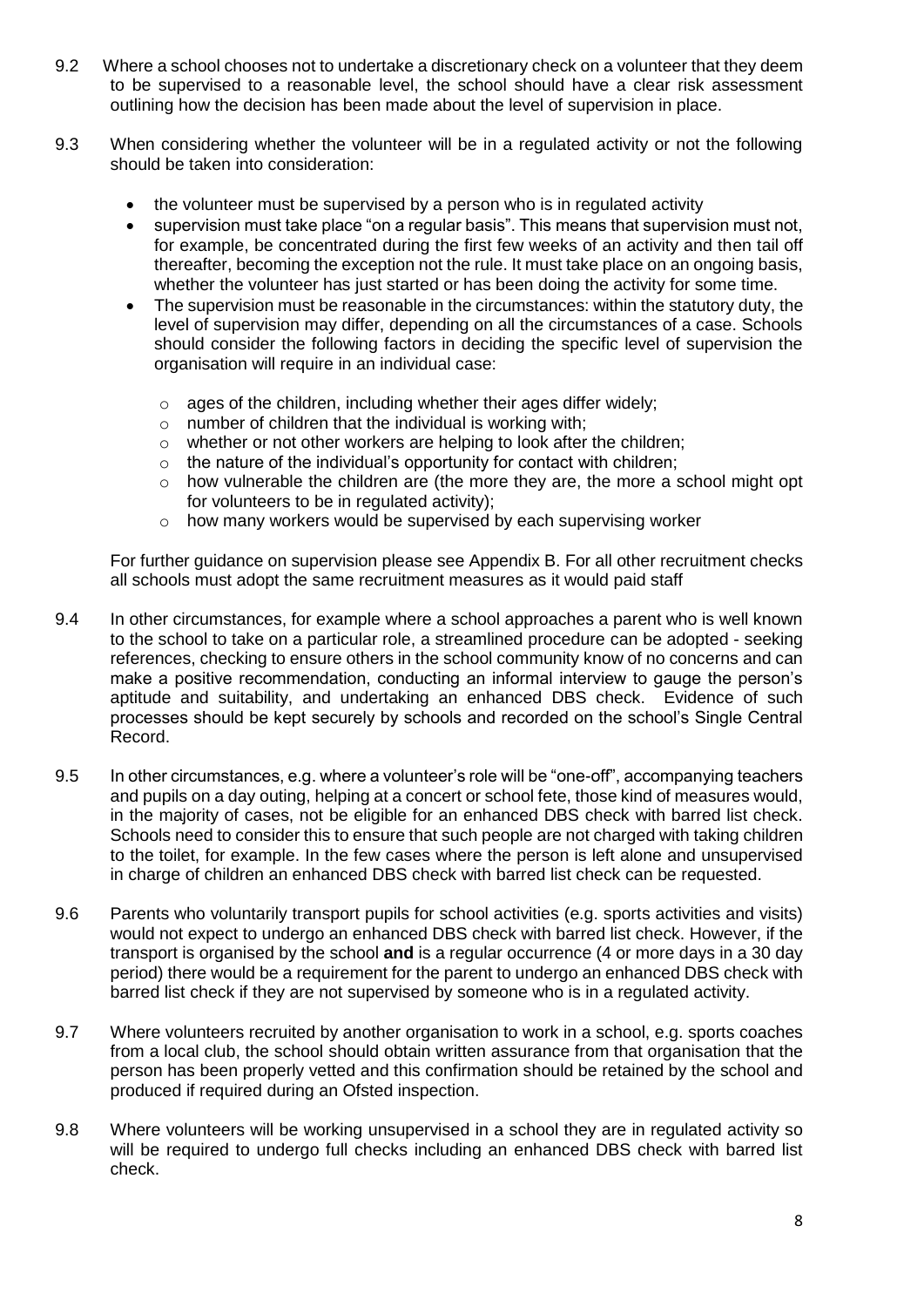9.9 If schools wish to they can use the DBS Update Service to check the volunteer's certificate is still current. The volunteer must be subscribed to the DBS Update Service, have given the school permission to undertake the check and the level of check required must be the same as the original check - the original DBS certificate must also be viewed).

#### <span id="page-9-0"></span>**10. CONTRACTORS**

- 10.1 Where schools use contractors that are provided by a contractor, it is the responsibility of that contractor to have its staff checked. This must be a specific requirement contained in any contract for these services with the Authority or with schools. The school should seek written confirmation that these checks have been carried out by the contractor and we would encourage School Principal's to routinely check with workers, the contractor sent to the school, that they have had an enhanced DBS check and bring to the attention of the contractor any concerns arising. Schools are not able to request an enhanced DBS check with barred list check on contractors unless they meet the definition of regulated activity under the Protection of Freedoms Act 2012.
- 10.2 If schools wish to they can use the DBS Update Service to check the contractor's certificate is still current. The contractor must be subscribed to the DBS Update Service, have given the school permission to undertake the check and the level of check required must be the same as the original check - the original DBS certificate must also be viewed).

#### <span id="page-9-1"></span>**11. NQT's**

11.1 Students undertaking Initial Teacher Training are subject to an enhanced DBS check with barred list check via their teacher training institution. However, a further check must be made by the school before a Newly Qualified Teacher can be deployed to work directly with children in The Thames Learning Trust . This can be a check of the DBS Update Service as long as the NQT is subscribed to the service and has given the school permission to undertake the check and the level of check required is the same as the original check - the original DBS certificate must also be viewed.

#### <span id="page-9-2"></span>**12. TRUSTEES**

12.1 Schools will still be entitled to seek an enhanced DBS check for new Trustees but will not be entitled to undertake an enhanced DBS check with barred list check. If a Trustee is regularly having contact with children in school that is unsupervised, the school is entitled to undertake an enhanced DBS check with barred list check as they would for other volunteers who are regularly unsupervised.

In the The Thames Learning Trust it is policy that trustees have an enhanced DBS check. This can be a check of the DBS Update Service as long as the Trustee is subscribed to the service, has given the school permission to undertake the check and the level of check required is the same as the original check - the original DBS certificate must also be viewed.

#### <span id="page-9-3"></span>**13. EDUCATIONAL VISITS (INCLUDING RESIDENTIAL)**

(See also sections 9.1, 9.3 and 9.4 which are also relevant to Educational Visits)

- 13.1 It will be necessary for employees and volunteers accompanying residential visits to have undergone enhanced DBS checks with barred list check before the visits take place. For day visits only, where volunteers will be supervised at **all** times, there is no requirement to undertake an enhanced DBS check. See also sections 9.1 to 9.4 where volunteers are being used. Where this is **not** the case the volunteer will be required to undergo an enhanced DBS check only.
- 13.2 When planning residential visits it is important to plan well in advance to give sufficient time for the DBS process to be completed.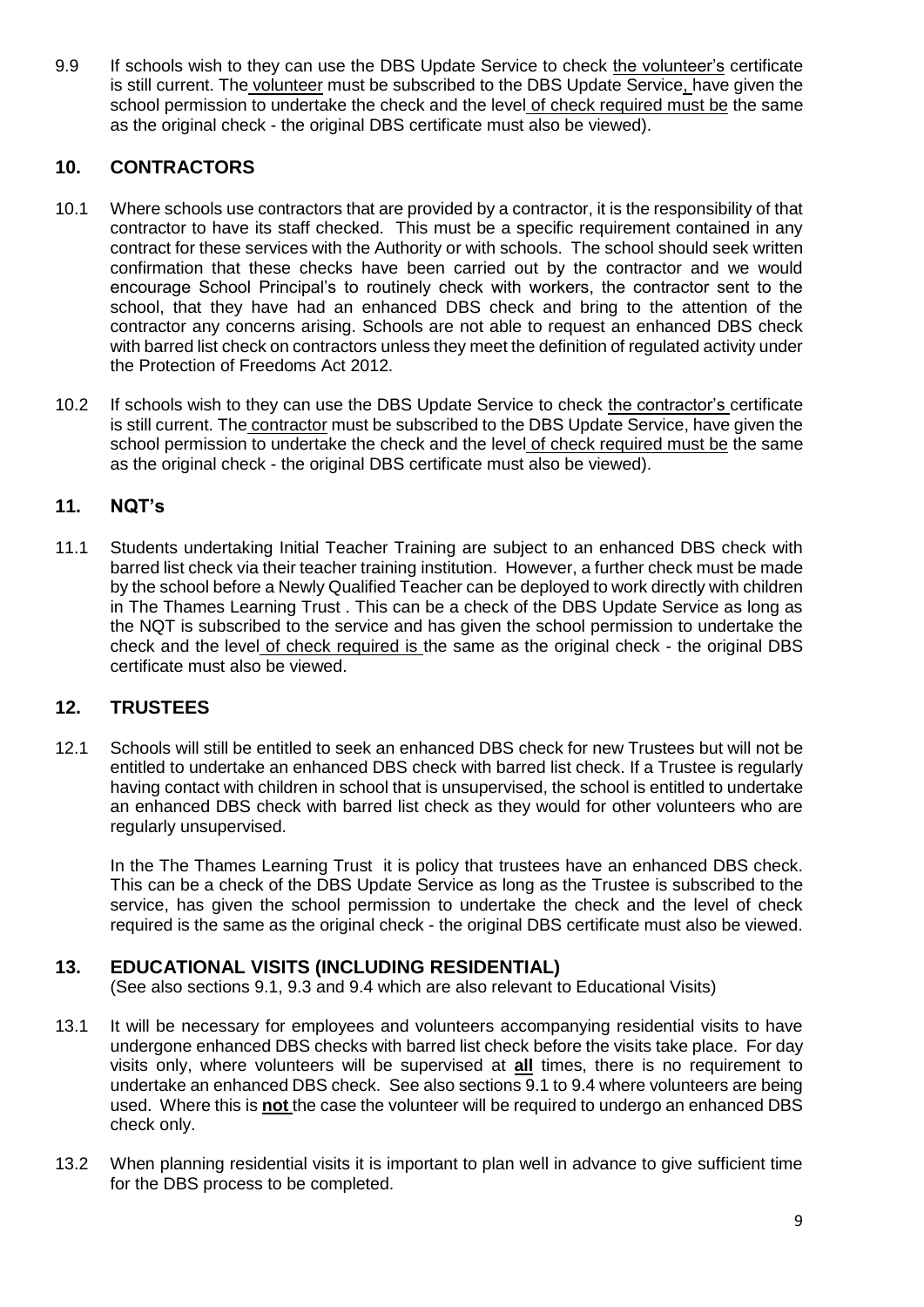- 13.3 Schools should satisfy themselves that the appropriate safeguarding procedures have been followed in terms of checks on employees and volunteers going on the trip.
- 13.4 When using external providers for activities, transport or accommodation where their staff could have significant unsupervised access to young people, the school should seek assurances that the provider has sufficient safeguarding systems in place by either checking that they hold the Learning Outside the Classroom Quality Badge or ensure they have supplied a suitably completed 'NCC Providers Contract'.
- 13.5 If schools wish to they can use the DBS Update Service to check that the eligible employees and volunteers certificates are still current. The individuals must be subscribed to the DBS Update Service and have given the school permission to undertake the check and the level of check required must be the same as the original check - the original DBS certificate must also be viewed.

#### <span id="page-10-0"></span>**14. WORK EXPERIENCE PLACEMENTS**

Schools arranging work placements for pupils need to ensure that employers and training organisations are aware of safeguarding issues and asked to cooperate in putting appropriate safeguards in place.

The Rehabilitation of Offenders Act 1974 (Exceptions) Order 1975 was amended by the Rehabilitation of Offenders Act 1974 (Exceptions) (Amendment) (England and Wales) Order 2012 so that employers could no longer request enhanced DBS checks with barred list checks for staff supervising children aged 16 to 17 on work experience. However, Schools may be concerned about whether a children's barred list check should be carried out on staff specifically designated to supervise a child under the age of 16 while on work experience. In many instances it may not be necessary. It depends on the circumstances of the work experience, in particular the nature of the supervision and the frequency of the activity being supervised, to determine if any checks are necessary. The considerations would include whether the person will be:

- unsupervised: and
- providing the teaching/training/instruction/supervision frequently (at least once a week or on more than three days in a 30 day period, or overnight)

If the person working with the child is unsupervised and the same person is in frequent contact with the child, the work is likely to be in a regulated activity. If this is the case schools could ask the employer providing the work experience to ensure the person providing the supervision is not a barred person. Schools should not ask an employer to conduct a check on staff who are simply working alongside the student.

Enhanced DBS checks with or without a barred list check cannot be requested for anyone who is under the age of 16.

#### <span id="page-10-1"></span>**15. STORAGE AND ACCESS**

Disclosure information should not be kept on the personal file and must be stored separately and securely, in lockable, non-portable storage containers e.g. lockable filing cabinet.

Access to Disclosures (storage containers) must be strictly controlled and limited to those who are entitled to see it as part of their duties.

15.1 Handling

In accordance with section 124 of the Police Act 1997, Disclosure information may only be passed to those who are authorised to receive it in the course of their duties. It should be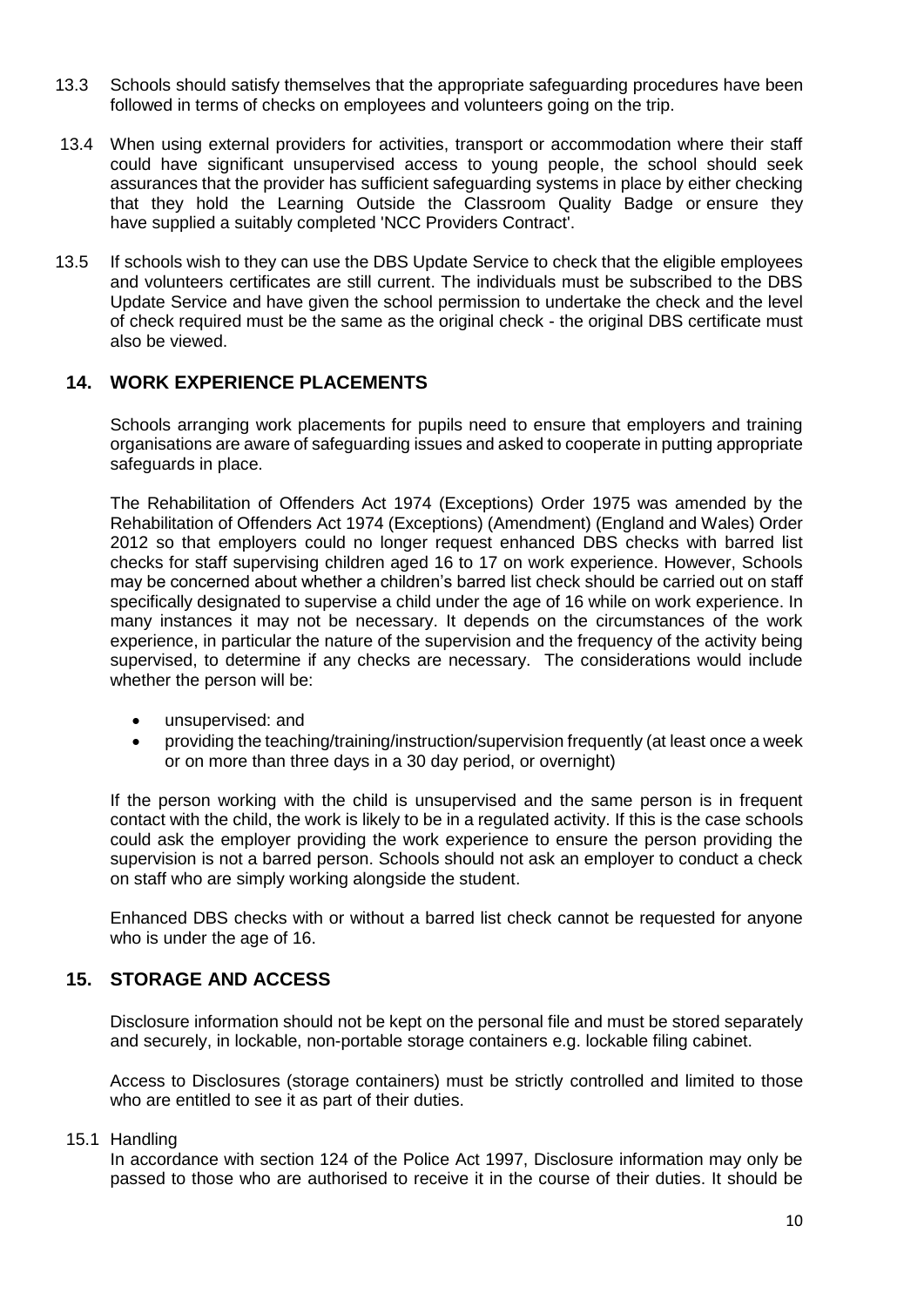recognised that unauthorised revealing of information contained in the Disclosure to anyone not entitled to receive it is a criminal offence.

#### 15.2 Usage

Disclosure information must be used only for the specific purpose for which it is requested and for which the applicant's full consent has been given i.e. to assist with determining the suitability of an individual for employment in a particular position. It should not be used at any other time for other purposes.

#### 15.3 Retention

Having made a recruitment decision Disclosure information should not be kept for any longer than is absolutely necessary. This will generally be for a period not exceeding one year and will be to allow for the consideration and resolution of any disputes or complaints.

- 15.3.1 If there are circumstances requiring a Disclosure to be kept for longer than six months the DBS must be consulted and full consideration given to Data Protection and Human Rights aspects.
- 15.3.2 Throughout any extended period of retention the same conditions of storage and access will apply.

#### 15.4 Disposal

- 15.4.1 Disclosures should be destroyed by suitably secure means to ensure they cannot be accessed by anyone who is not authorised to do so.
- 15.4.2 No copy (electronic or otherwise) of the Disclosure will be retained.
- <span id="page-11-0"></span>15.4.3 The following record of a Disclosure may be retained,
	- The date of issue
	- The name of the subject
	- Level of Disclosure
	- Position to which subject was recruited
	- Unique reference number of the Disclosure

#### <span id="page-11-1"></span>**16. ADMINISTRATIVE ARRANGEMENTS**

- 16.1 For this procedure to work effectively, it is important that DBS Disclosure online application forms are completed as early as possible in the selection process, i.e. at the time of the successful interview. Where possible, give the applicant their application form reference number so they can subscribe to the DBS Update Service when they apply for their DBS check. Candidate's identities should be verified at interview stage from a range of selected ID documents and they should be asked to bring the necessary evidence of identification to the interview to facilitate this. For more information go to [DirectGov website](http://www.direct.gov.uk/en/Employment/Startinganewjob/DG_195809) [\(https://www.gov.uk/disclosure-barring-service-check\)](https://www.gov.uk/disclosure-barring-service-check)
- 16.2 Formal confirmation of the offer of appointment will be sent to the successful candidate(s), making it clear that the offer is conditional upon a satisfactory DBS disclosure.
- 16.3 As of the 17 June 2013, the DBS no longer automatically issue a copy of the individual's DBS certificate to the Registered Body who countersigned the DBS application form. Employers will need to ask the individual for sight of their DBS certificate. Registered Bodies will only be entitled to ask the DBS for a copy of the individual's DBS Certificate if all of the following conditions apply: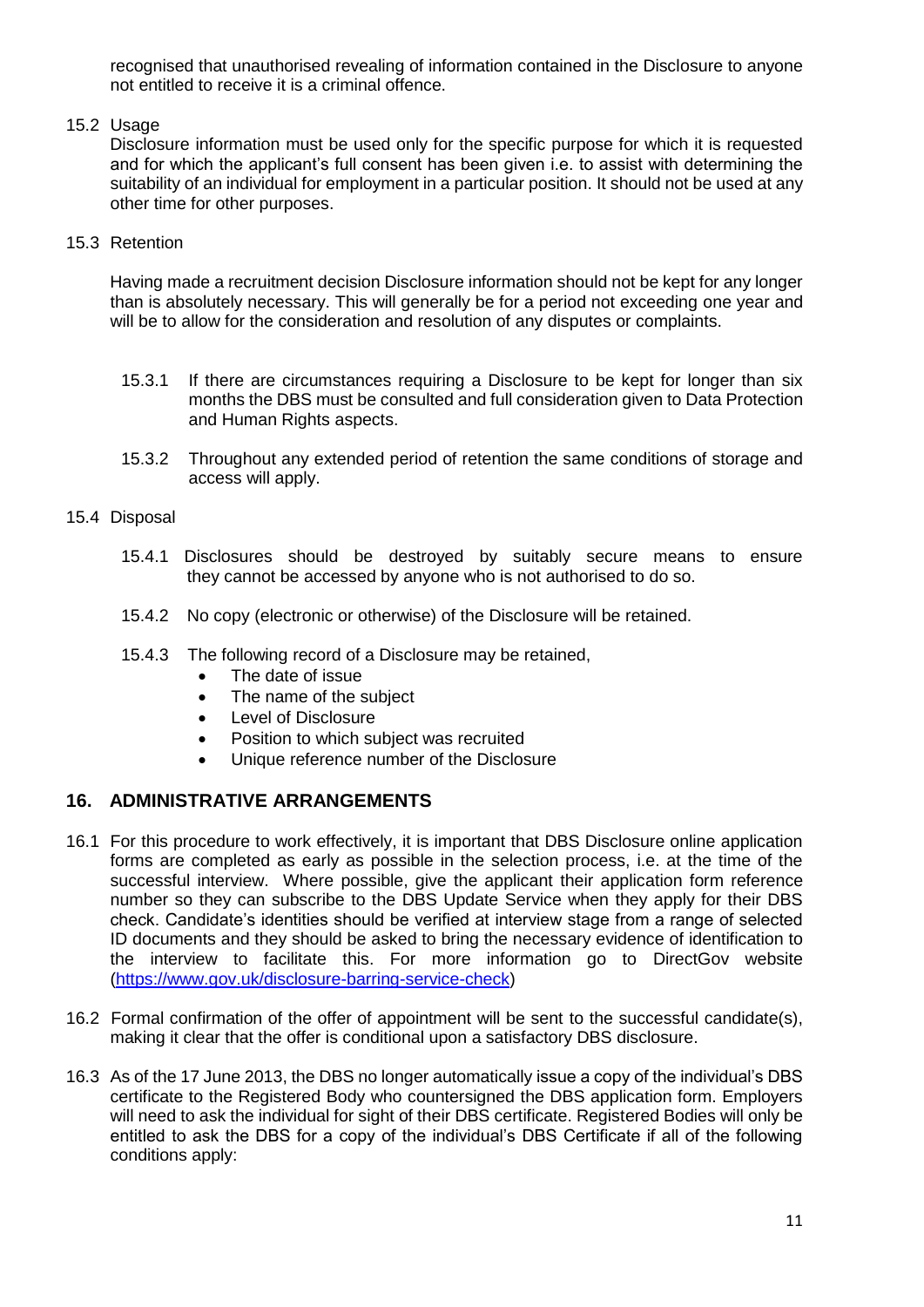- o The individual is subscribed to the Update Service; and
- $\circ$  The employer has carried out a status check which revealed a change to the DBS Certificate; and as a result
- o The individual has applied for a new DBS check as the result of a change to an existing DBS Certificate; and
- $\circ$  The DBS issued the new DBS Certificate to the applicant more than 28 days ago; and
- o The applicant has not shown the employer their new DBS Certificate.

Having viewed the DBS certificate, the School Principal will need to take appropriate action in each case. Where there are no matters disclosed, appropriate note of the viewing of the DBS certificate (number etc) can be recorded in the school's single central record. Where matters are disclosed on the DBS certificate, the School's Principal will need to discuss the matters disclosed, agree what action should be taken and then take that appropriate action.

- 16.4 The average time taken by the online DBS application system to complete a check is in the region of 5-10 days. This does, however still vary from case to case and can be influenced by the amount of time it takes Police Authorities to check against previous addresses. In all cases the Local Police Force have up to 60 days to respond to the request for information from the DBS. Where applications reach these periods, no assumption should be made about the potential outcome, only 6% of applications now take beyond 21 days.
- 16.5 The turnaround time for DBS checks should be quick enough in most cases to enable the individual to obtain their DBS certificate and provide it to the school before the effective date of appointment, but you do need to bear this in mind when agreeing a start date with the person. If the individual is registered with the DBS Update Service and the criteria for checking is met, the checking process will be instant.
- 16.6 Copies of DBS certificates can only be retained with the permission of the individual. If a copy is kept, it must be stored in line with the storage and retention of disclosure information, in this policy, and the Data Protection Act. See the DBS Code of Practice. Details can be found on the DBS website or DirectGov website (https://www.gov.uk/disclosure-barringservice-check).

#### <span id="page-12-0"></span>**17 DBS CHECKS AND THE WIDER RECRUITMENT PROCESS**

- 17.1 It is important to emphasise that the DBS process is just one part of a sound and safe recruitment process. It is important not to rely solely on criminal record checks to screen out unsuitable applicants. Those checks are an essential safeguard but they will only pick up the small percentage of abusers who have been convicted, have come to the attention of the Police, or who have been listed. Many individuals who are unsuited to working with children will not have any previous convictions and will not appear on the DBS Barred Lists.
- 17.2 If you have not already done so, you are strongly advised to read the document produced by the Department for Education 'Keeping Children Safe in Education 2014' and you should share this information with your Governing Body. Since January 2010 there has been a statutory requirement that at least one member of the recruitment panel has undertaken the accredited safer recruitment training.
- 17.3 For further information check DirectGov website [\(https://www.gov.uk/disclosure-barring](https://www.gov.uk/disclosure-barring-service-check)[service-check\)](https://www.gov.uk/disclosure-barring-service-check) to modify your recruitment and selection practice and procedure in ways that will strengthen safeguards for children. It is not good practice to accept a curriculum vitae drawn up by applicants in place of an application form because these will only contain the information the applicant wishes to present and may omit relevant details.
- 17.4 The recruitment and selection documentation on [https://www.gov.uk/disclosure-barring](https://www.gov.uk/disclosure-barring-service-check)[service-check](https://www.gov.uk/disclosure-barring-service-check) outlines good practice including the requirements of the 'Keeping Children Safe in Education' statutory guidance.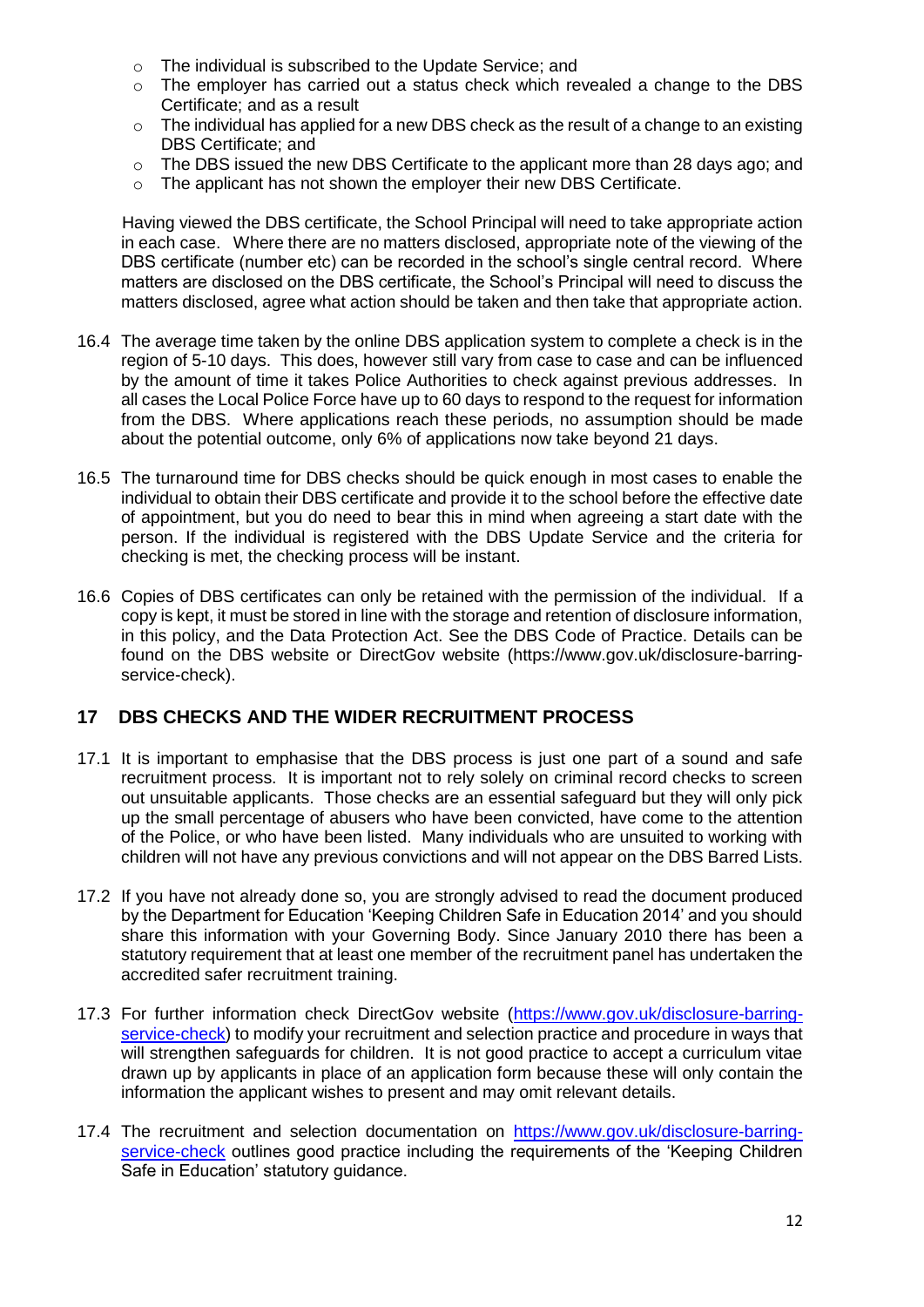17.5 Making safeguarding an integral part of your recruitment and selection process is an essential part of creating a safe environment for children.

#### <span id="page-13-0"></span>**APPENDIX A: REGULATED ACTIVITY – CHILDREN**

Regulated activity relating to children comprises of:-

- (i) Unsupervised activities: teach, train, instruct, care for or supervise children, or provide advice/guidance on well-being, or drive a vehicle only for children;
- (ii) Work for a limited range of establishments ('specified places'), with opportunity for contact: for example, schools, children's homes, childcare premises. Not work by supervised volunteers;

Work under (i) or (ii) is regulated activity only if done regularly. Regularly means carried out by the same person frequently (once a week or more often), or on 4 or more days in a 30-day period (or in some cases, overnight). The statutory guidance about supervision of activity, which would be regulated activity if unsupervised (for volunteers in schools) is included in summary form in Appendix B.

- (iii) Relevant personal care, for example washing or dressing; or health care by or supervised by a professional;
- <span id="page-13-1"></span>(iv) Registered childminding; and foster-carers